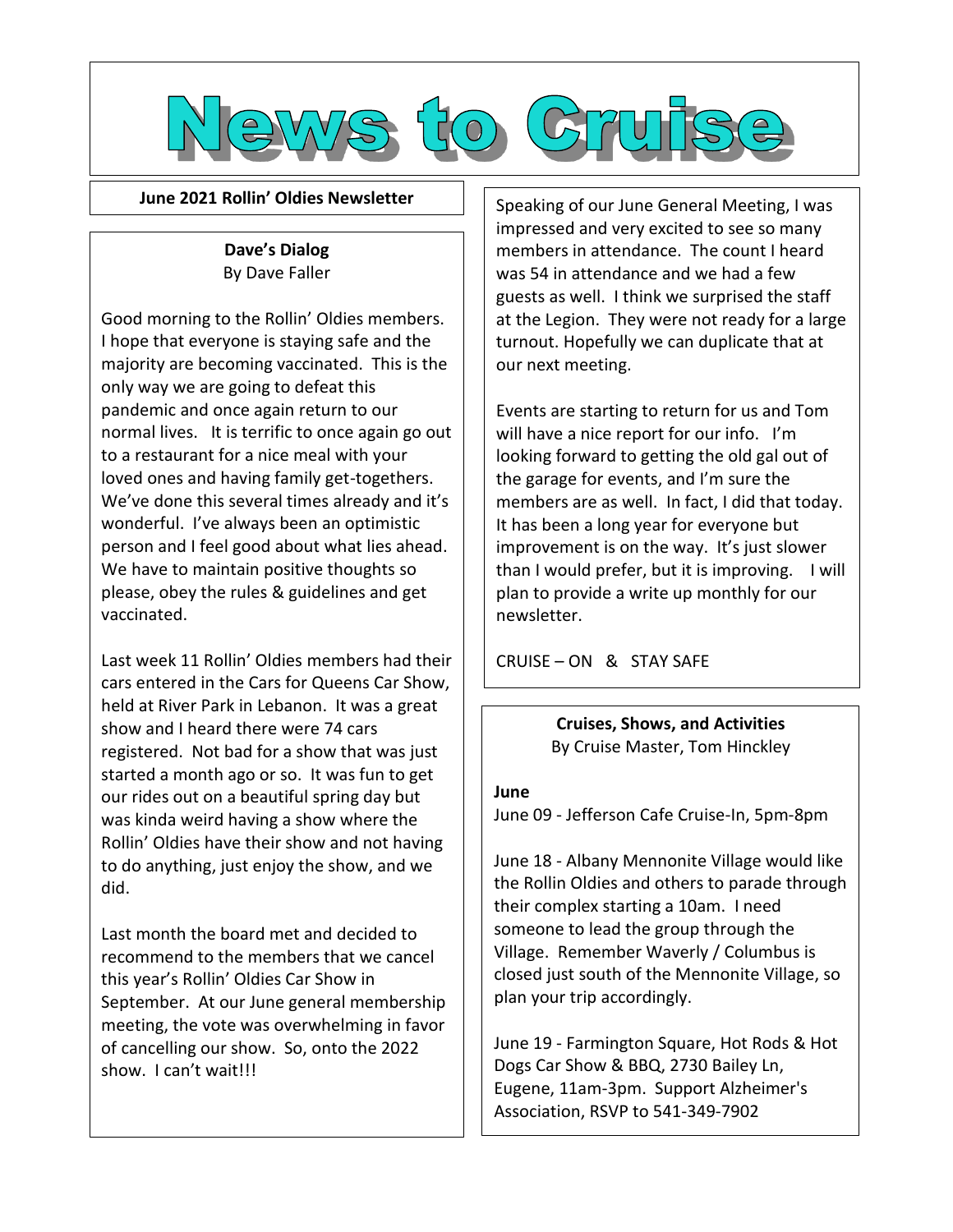June 19 – Father's Day Car Show, Beckenridge Vineyard, Dallas, 11am-4pm. Rock and roll band 5-9pm.

June 20 - South Albany Community Church, Classic Car Show, 2418 Geary St SE, Albany, 8am-1pm

June 20 - Hope Church, Albany, Father's Day Car Show, 2pm-5:30pm

June 23 - Jefferson Cafe Cruise-In, 5pm-8pm

June 26 - Sweet Home Sweet Ride Car Show, 7am-3pm, \$20 pre-register, \$25 day of show

## **July**

July 03 – Beachcomber's Days Car Show, Waldport, 9am-3pm, \$25

July 17 – Central Lane County Car Show, Eugene Masonic Lodge, 2777 Martin Luther King Jr. Blvd., Eugene, 8am-4pm, \$25 with \$5 discount for military.

#### **Socks**

The Rollin' Oldies and the Street Masters are collecting NEW socks, gloves and knit caps for adults and kids again at every meeting this year.

# **ROLLIN' OLDIES GENERAL MEETING JUNE 1, 2021**

The meeting was called to order by President Dave Faller. The Pledge Allegiance was recited and the birthdays and anniversaries were celebrated with song.

Wayne Grant introduced his granddaughter who was here visiting him.

Marland Rice invited us again regarding the car show at the American Legion on August 14th.

There was 54 members in attendance this evening.

The minutes from our last meeting were read and approved.

The Treasurer gave her report and said all bills were paid.

Ted and Esther Hillary were acknowledge for their twenty five years with the club.

Vice President Dan Miner brought up the Board members discussed the idea of not having a Car Show again this year. It was brought up and voted on. The vote passed and the club will not have a car show until 2022.

Tom, the Cruise master brought a bunch of fliers for the many Car Shows that are beginning to happen. Also he sends out emails on any changes. If you do not get these emails, please contact him. He also said a list of all the shows can be found online. Thank you to the members who participated at the school celebrating the retirement of twelve teachers.

Verle, our Sargent at arms announce we made the most money on our drawing today.

It was voted and passed that we would contribute money to purchase two trophies for Sweet home.

Dottie has been busy with the phone tree.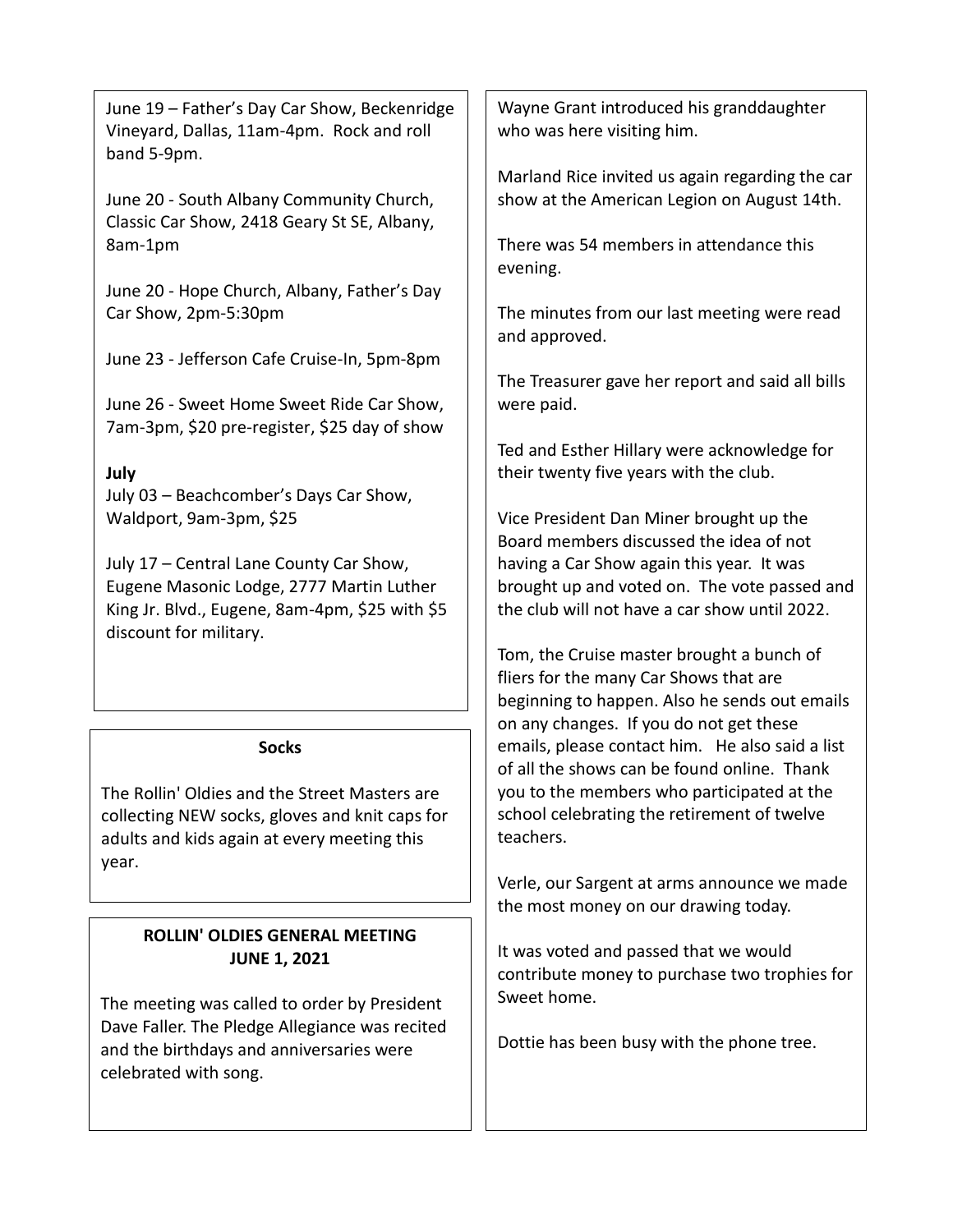Lou Dupuis, the newsletter editor requested that if you are not getting the letter by email or by mail please contact him.

We have a new member. His name is Russell Fyke. He has a 53 Plymouth.

Louie White won a Loyalty choice trophy this past month.

We are looking for a new Historian since because of personal circumstances John Wood can no longer fulfill that job. Dottie said she would look after it while we look for a new person.

Jan Wetzel won the attendance award for today.

Carol Hood is still requesting the members to bring in gloves, socks and hats so that we can beat the Street masters.

For next month meeting bring in a model car. We will have an in house member's car show. There will be activities that evening. Come and have fun.

The meeting was adjourned at 8:02.

Respectfully submitted Secretary Lorna Sebastian

#### **Car of the Month**

**Verle and Carol Steele's 1966 Ford Thunderbird Town Landau (BluJay)**



Carol and I bought BluJay in 1985. We drove it around for a couple years and then it was parked for quite a spell. Our girls were getting older and we were doing a lot of camping and riding and playdays with our horse club.

BluJay did not get too much attention during those years. In 1995, I had to find new employment because the plywood plant I had worked in since 1963 was closed due to the timber industry layoffs and closures. BluJay was still in the barn. There just no time to play with her.

Shortly after I took new employment in Salem, my administrative assistant and I were talking about old cars. She said her husband was a body and fender man. I told her about BluJay. Her husband was a body repairman.

I talked with him and he said he would be glad to come down to my shop in Brownsville and work on BluJay. (He lived in Jefferson.) Starting around 1998, this worked out well for a while. BluJay was getting her skin primed and cleaned, and her body was getting toned up. In the meantime I had also purchased a 2nd '66 T-Bird for parts. The car was complete, but the motor would not run.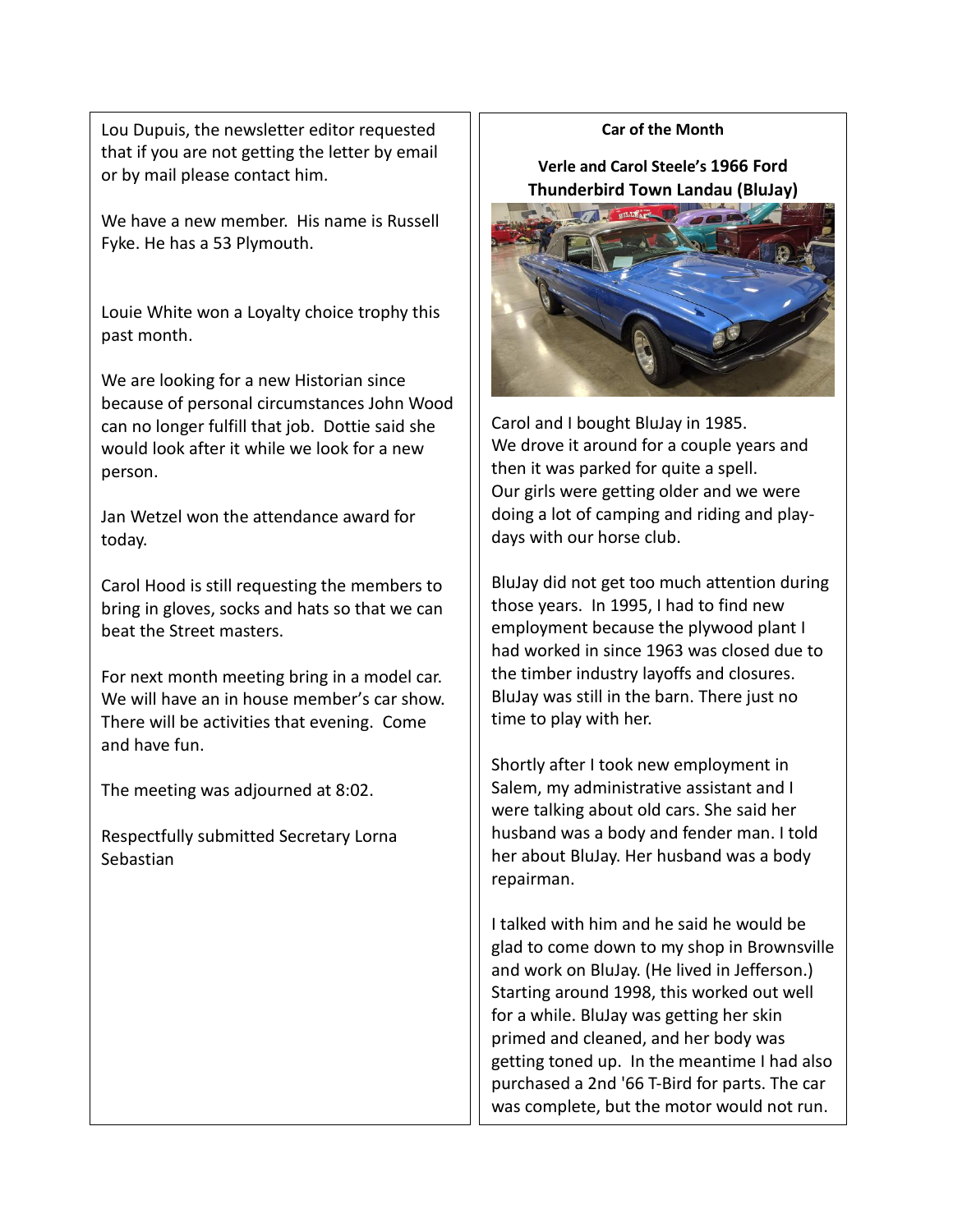Around 2001-2002, BluJay was ready for her final paint. The body guy said he would like to take both T-Birds up to Jefferson so he could use a paint shop up there to finish the paint, utilize the best parts from each bird for BluJay.

Beginning in early 2001, I was frequently gone from home with my work with dislocated workers in Oregon, Washington, Idaho, and Northern California.

BluJay became something forgotten. You know, out of sight, out of mind. When things slowed down around 2003-2004, one day I asked my assistant about BluJay. During this time she and her husband had divorced. She said she would contact him.

A year went by. Finally found out he had taken her to a shop for the paint, but never paid the shop. By the time I found out where she was, I was one week away from the shop selling her for the paint charge. As you can imagine, there were some pretty heated exchanges between me and the shop. I still had the title, and the shop still had a lien against the car. I had to pay for a paint job that I had already paid for. She was one week away from me losing her.

She sat in my shop until 2011. My 50th class reunion was coming up in 2012, and my buddy Ron said we should get BluJay ready for the reunion.

He helped me get her running again. I took her down to Donny's in Brownsville and he repainted her and put her back together just in time for the reunion. She still needed a lot more TLC, but she was running.

BluJay has the original 390 engine. The steering and front end have been rebuilt by

Snyder and Son. We added a Holley 650 double-pump, and installed a custom-built exhaust with wireless, electric exhaust dumps, and air shocks on rear. The wheels are from the '60's era. The interior is original except for the carpet. A little worn, but so am I.

## **Lebanon School District Retirement Celebration Photos by D.J. Freeman**



The Lebanon School District had twelve staff members retiring this school year. On June 1 they were celebrated with a parade around the High School grounds. Members of the Rollin' Oldies participated in the parade.

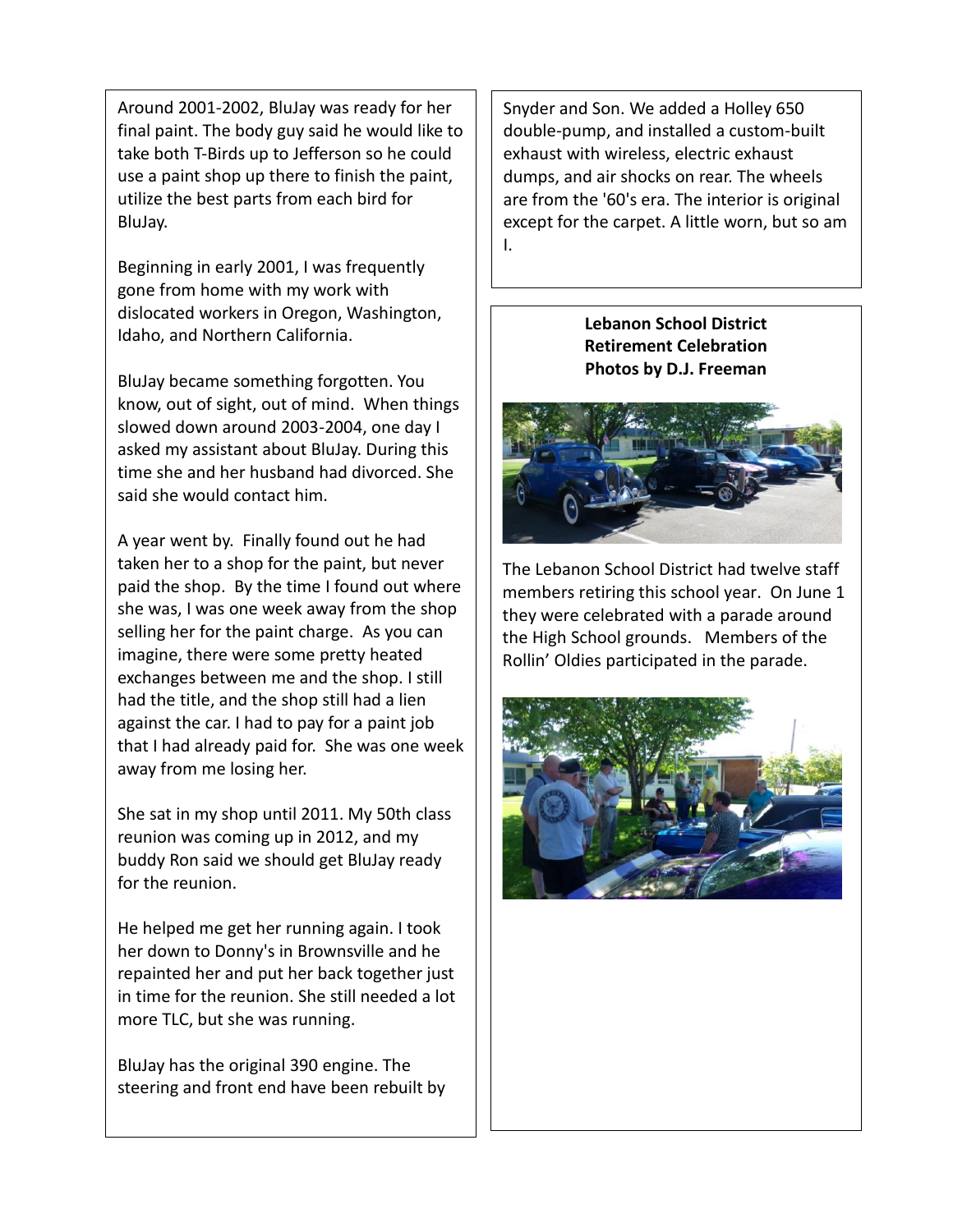**For Sale 1949 Ford Two-door Sedan**



Paul Hurst, a member of the Enduring A's Model A Ford Club, is selling a nice 40 Ford sedan. Details : stock flat head & trans. New fuel tank , pump, & line. New complete front end rebuild with dropped axle. New brakes, lines, & master cylinder. New 12 volt conversion, with led lights & turn signals. New dual exhaust system with Fenton headers. New aftermarket heater & defroster. New rear suspension rebuild & shocks. Remainder of the car is an older restoration. \$ 20,900 541-409- 1489

# **June Birthdays** Carolyn Phillips 1 Patricia Hemelstrand 7 Floyd McMillan 12 Dale Porter 14

#### **June Anniversaries**

| Randy and Sheree Corrigan | 3  |
|---------------------------|----|
| Dennis and Liza Bosworth  | 8  |
| Rodney and Nora Slupe     | 8  |
| Leon and Roberta Walter   | 15 |
| Ruth and Don Hammer       | 19 |
| Jack and Pat Hemelstrand  | 22 |
| Verle and Carol Steele    | 26 |
| Neal and Kitty Hubbbard   | 29 |
|                           |    |

# **July Birthdays** Al Boedigheimer 1 Leon Walter 2 Tammy Barker 5 Sheree Corrigan 6 Lorna Sebastian 14 Dave Krumwiede 16 Rhonda Liles 17 Mike Halsey 20 Richard Thoma 30 **July Anniversaries** Dave and Susan Krumwiede 6 Loyd and Toni McMillen 15 Phyllis and Will Smith 18 John and Linda Wood 20 Mike and Sheila Peterson 23

Ted and Esther Hillary 25